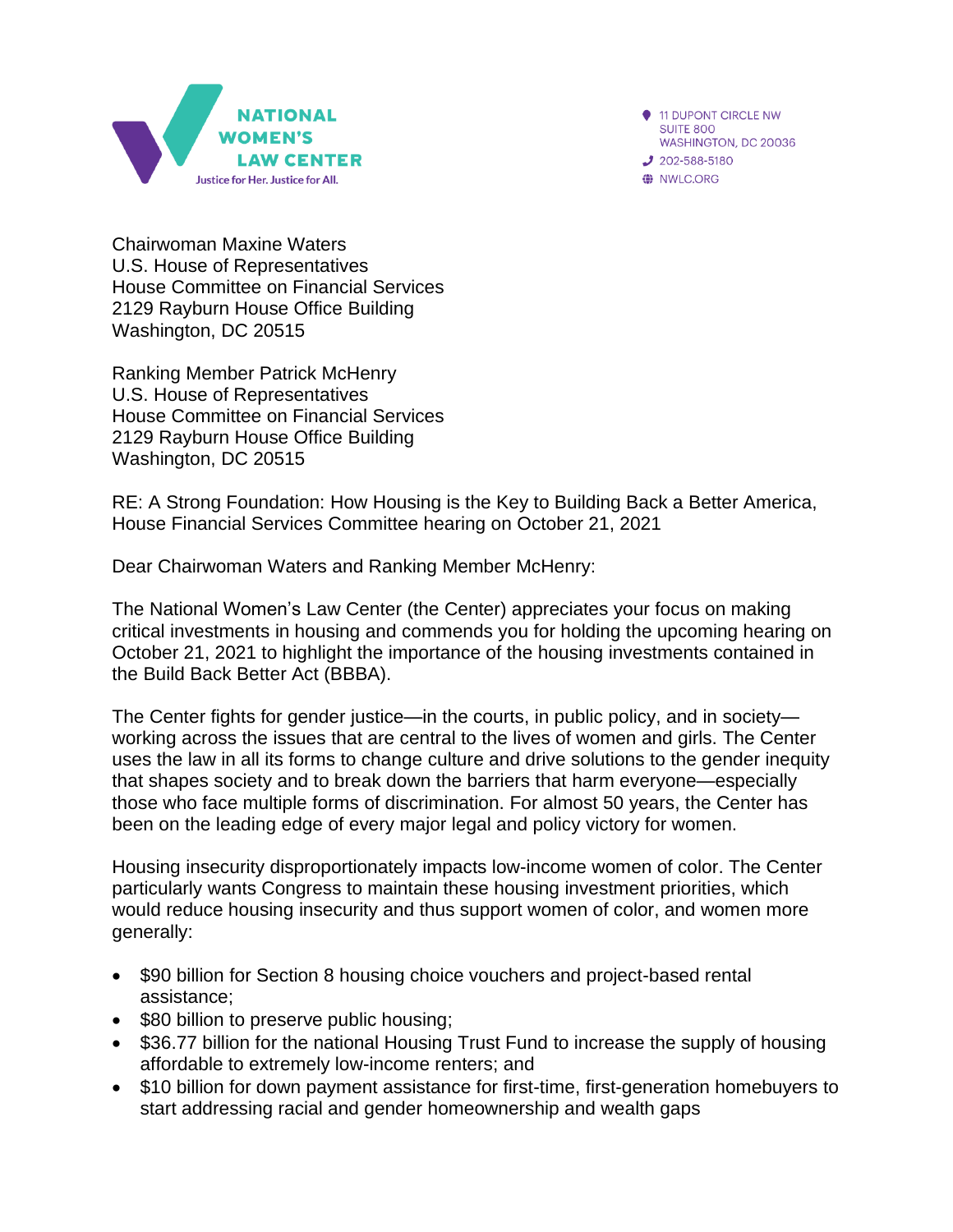These housing investments are a key component of the Build Back Better agenda to improve access to health care, support families, and address climate change. The BBBA has the potential to advance a more equitable economy that works better for all women and families.

## Health and Housing

The pandemic has underscored the inextricable link between housing and health. Even outside a global health crisis, however, housing deeply impacts people's health. When women and families spend too much on housing, they have insufficient resources for other essential needs, including health insurance and health care. No one should have to choose between housing and health care. Yet, millions of women and families are forced to make that exact decision every day.

People facing housing instability are more likely to skip health care treatments and prescription refills to save money. Women evicted or threatened with eviction are often among those with the greatest need for health care—they are more likely to experience depression, anxiety, and high blood pressure. Health risks are even greater for pregnant people. When evicted, or threatened with eviction, pregnant people have a heightened risk of negative outcomes including premature birth and low birth weight, thereby resulting in longer and more expensive hospital visits and higher infant mortality rates.<sup>1</sup>

Housing instability also increases negative health care outcomes for children, particularly young children.<sup>2</sup> These early years are critical for brain development.<sup>3</sup> Housing insecurity places young children at a higher risk of health and developmental issues, and their mothers are more likely to have physical and mental health issues.<sup>4</sup> Researchers estimate that, without effective interventions, housing instability will lead to at least \$111 billion over a decade in avoidable health care and education costs.<sup>5</sup>

## Housing and Families

Access to safe accessible, and affordable housing is vital to the wellbeing of women and their families. Significant public investments and structural changes in housing are necessary to achieve affordable and fair housing for all.

The gender and racial disparities in our economic systems cause women—especially those who are facing intersecting forms of discrimination—and their families to be more

<sup>3</sup> CTR. ON DEVELOPING CHILD, INBRIEF: THE SCIENCE OF EARLY CHILDHOOD DEVELOPMENT (2007), [https://developingchild.harvard.edu/resources/inbrief-science-of-ecd/.](https://developingchild.harvard.edu/resources/inbrief-science-of-ecd/)

<sup>1</sup> CHARLOTTE BRUCE, ALLISON BOVELL-AMMON, STEPHANIE ETTINGER DE CUBA, RICHARD SHEWARD, DEBORAH A. FRANK, & MEGAN SANDEL, EVICTION: A PREVENTABLE CAUSE OF ADVERSE CHILD AND FAMILY HEALTH, CHILDREN'S HEALTHWATCH 2 (Sept. 2021), [https://childrenshealthwatch.org/wp-content/uploads/Evictions](https://childrenshealthwatch.org/wp-content/uploads/Evictions-and-health-brief-v3.pdf)[and-health-brief-v3.pdf.](https://childrenshealthwatch.org/wp-content/uploads/Evictions-and-health-brief-v3.pdf)

<sup>2</sup> ALLISON BOVELL-AMMON, CHARLOTTE BRUCE, STEPHANIE ETTINGER DE CUBA, RICHARD SHEWARD, DEBORAH FRANK & MEGAN SANDEL, CLOSING THE HOUSING OPPORTUNITY GAP: INVESTING IN HOUSING VOUCHERS IMPROVES NEIGHBORHOODS AND HEALTH, CHILDREN'S HEALTHWATCH 1 (Sept. 2021), <https://childrenshealthwatch.org/wp-content/uploads/CHW-homelessness-vouchers-brief-v2.pdf>

<sup>4</sup> BOVELL-AMMON ET AL., *supra* note 2, at 1–2; BRUCE ET AL., *supra* note 1.

<sup>5</sup> BOVELL-AMMON ET AL., *supra* note 2, at 2.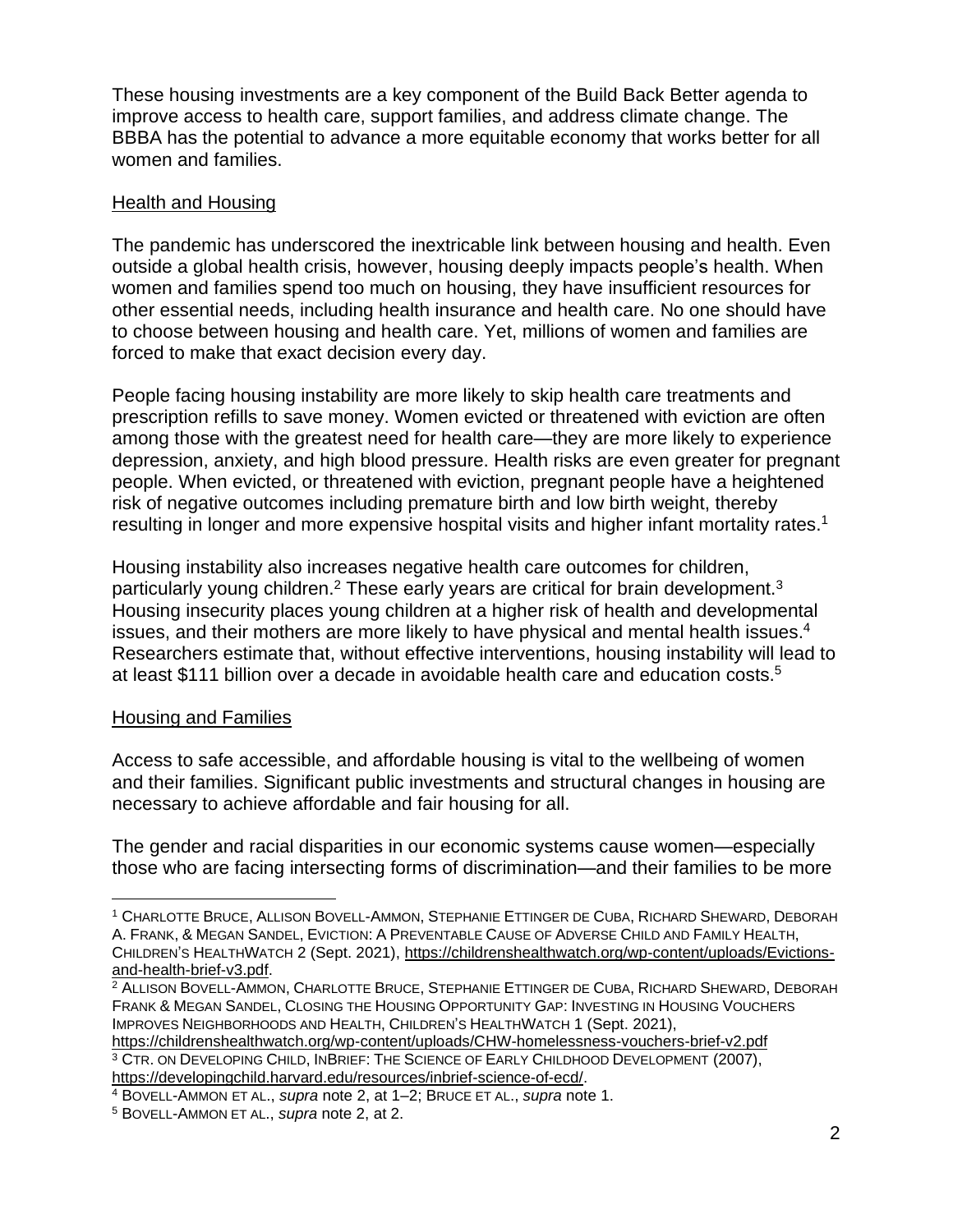likely to experience low incomes and challenges in securing affordable and accessible housing, and thus more likely to face housing instability.<sup>6</sup> These economic injustices make it hard for women and their families to afford housing, whether it is renting an apartment, paying their mortgage, or buying a home.

Even before the pandemic, the gender wage gap and the overrepresentation of women in the low-paid workforce were factors that threatened the economic security of women of color, and women more generally. The COVID-19 pandemic widened longstanding gender and racial inequities. Black women, Latinas, and women with disabilities continue to face high rates of unemployment<sup>7</sup> and experience significant material hardship. Additionally, Asian, Black, and Latina women are more likely to be behind on their rent or mortgage payments, and Black mothers in particular are disproportionately likely to face eviction.<sup>8</sup>

There is an inadequate supply of affordable housing available—a shortage of at least 6.8 million affordable rental homes for extremely low-income renters.<sup>9</sup> Single women of color and single women raising children on their own who rent are more likely to be extremely low-income renters<sup>10</sup> and are more likely to spend more than 30 or even 50 percent of their income on rent (see chart below). Families who must pay very high percentages of their income for housing have to divert money away from other necessities such as food, medicine, clothing, or school supplies. This puts families in a precarious situation, making them one unexpected financial event away from eviction.



<sup>6</sup> NAT'L WOMEN'S L. CTR. & NAT'L LOW INCOME HOUS. COAL., GENDER AND RACIAL JUSTICE IN HOUSING (May 2021), [https://nwlc.org/resources/gender-and-racial-justice-in-housing/.](https://nwlc.org/resources/gender-and-racial-justice-in-housing/)

[https://reports.nlihc.org/sites/default/files/gap/Gap-Report\\_2021.pdf.](https://reports.nlihc.org/sites/default/files/gap/Gap-Report_2021.pdf)

<sup>7</sup> NAT'L WOMEN'S LAW CTR., COVID-19 JOBS DAY REPORTS, [https://nwlc.org/resources/2020-jobs-day](https://nwlc.org/resources/2020-jobs-day-reports/)[reports/](https://nwlc.org/resources/2020-jobs-day-reports/) (last accessed Oct. 19, 2021).

<sup>8</sup> NAT'L WOMEN'S L. CTR. & NAT'L LOW INCOME HOUS. COAL., *supra* note 6, at 1.

<sup>9</sup> ANDREW AURAND, DAN EMMANUEL, DANIEL THREET, IKRA RAFI & DIANE YENTEL, NAT'L LOW INCOME HOUS. COAL., THE GAP: A SHORTAGE OF AFFORDABLE HOMES 5 (Mar. 2021),

<sup>10</sup> NAT'L WOMEN'S L. CTR. & NAT'L LOW INCOME HOUS. COAL., *supra* note 6, at 2.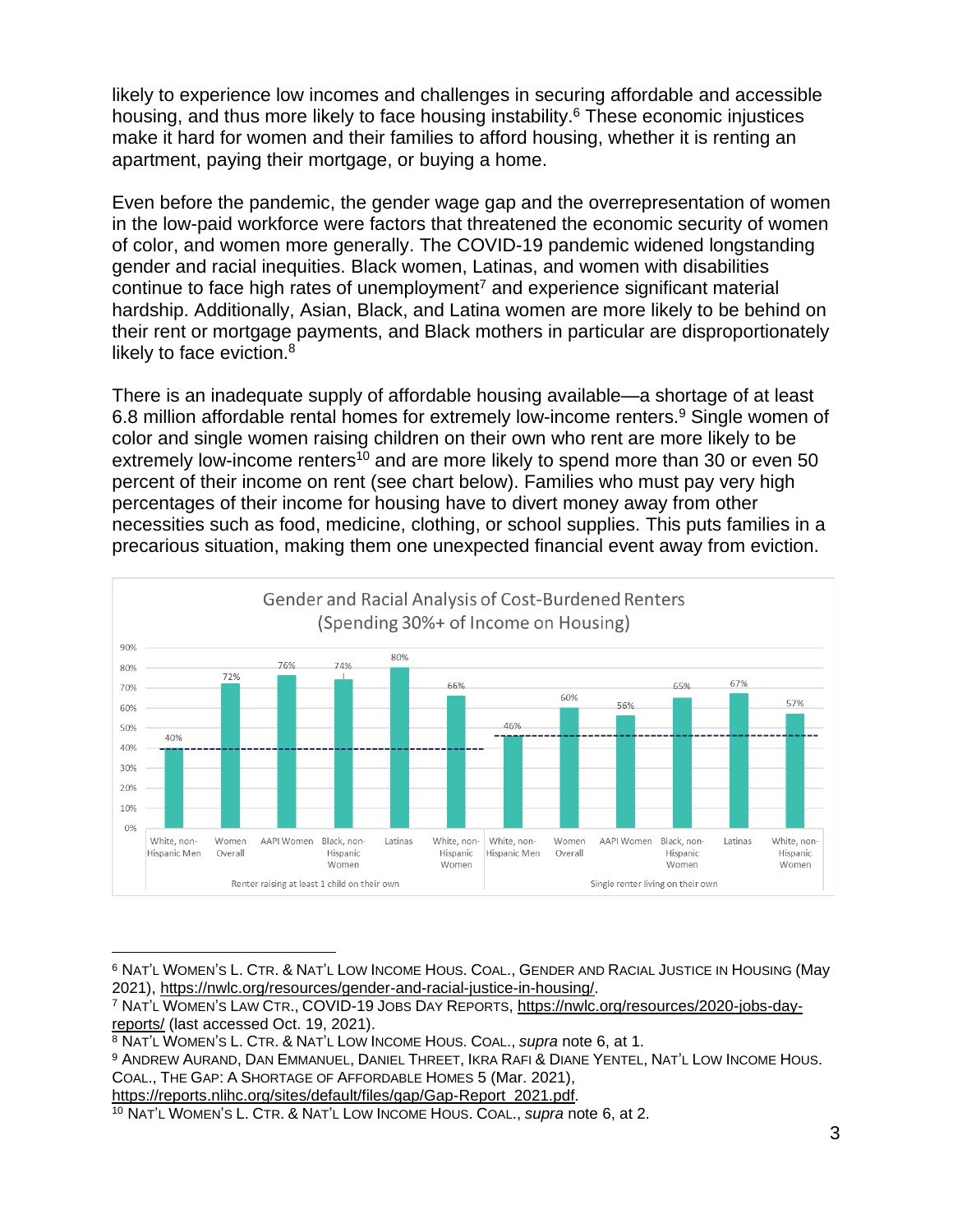

*Source: NLIHC tabulations of 2019 ACS PUMS data.*

Additionally, families' lack of access to affordable housing can impede their access to child care, especially families who cannot access child care assistance.<sup>11</sup> Housing can also be a barrier for home-based child care providers.<sup>12</sup>

The private market will not solve the affordable housing crisis, and the chronic underfunding of rental assistance exacerbates this crisis, particularly for women of color and households led by women. Only 1 out of 4 eligible households receive rental assistance from U.S. Department of Housing and Urban Development, leading millions of women and their families to struggle to find and keep a roof over their heads.<sup>13</sup>

Increasing housing investments both to increase long-term rental assistance and increasing the supply of housing affordable to extremely low-income households would increase housing security for women of color, survivors of domestic violence, women with disabilities, LGBTQ individuals, immigrant women, and their families.<sup>14</sup> The Center on Budget and Policy Priorities estimate that the proposed housing voucher increase would help nearly 1 million more women afford housing.<sup>15</sup> These housing investments

<sup>11</sup> *See* RASHEED MALIK, CTR. FOR AM. PROGRESS, WORKING FAMILIES ARE SPENDING BIG MONEY ON CHILD CARE (June 20, 2019, 10:01 am), [https://www.americanprogress.org/issues/early-](https://www.americanprogress.org/issues/early-childhood/reports/2019/06/20/471141/working-families-spending-big-money-child-care/)

[childhood/reports/2019/06/20/471141/working-families-spending-big-money-child-care/.](https://www.americanprogress.org/issues/early-childhood/reports/2019/06/20/471141/working-families-spending-big-money-child-care/)

<sup>12</sup> *See* CHRISHANA M. LLOYD, MAGGIE C. KANE, DEBORAH SEOK, AND CLAUDIA VEGA, CHILD TRENDS, EXAMINING THE FEASIBILITY OF USING HOME VISITING MODELS TO SUPPORT HOME-BASED CHILD CARE PROVIDERS (Sept. 20, 2019), [https://www.childtrends.org/publications/examining-the-feasibility-of-using](https://www.childtrends.org/publications/examining-the-feasibility-of-using-home-visiting-models-to-support-home-based-child-care-providers)[home-visiting-models-to-support-home-based-child-care-providers;](https://www.childtrends.org/publications/examining-the-feasibility-of-using-home-visiting-models-to-support-home-based-child-care-providers) HOME GROWN, HOME-BASED CHILD CARE FACT SHEET (Dec. 2020), [https://homegrownchildcare.org/wp-](https://homegrownchildcare.org/wp-content/uploads/2020/12/HomeGrown_Child-Care-Fact-Sheet_final.pdf)

[content/uploads/2020/12/HomeGrown\\_Child-Care-Fact-Sheet\\_final.pdf;](https://homegrownchildcare.org/wp-content/uploads/2020/12/HomeGrown_Child-Care-Fact-Sheet_final.pdf) ALL OUR KIN, CREATING THE CONDITIONS FOR FAMILY CHILD CARE TO THRIVE: STRATEGIES FOR INCREASING THE SUPPLY, QUALITY, AND SUSTAINABILITY OF FAMILY CHILD CARE IN STATES AND COMMUNITIES 32 (Oct. 2019), [https://allourkin.org/files/galleries/Family\\_Child\\_Care\\_to\\_Thrive.pdf.](https://allourkin.org/files/galleries/Family_Child_Care_to_Thrive.pdf)

<sup>13</sup> CTR. ON BUDGET AND POL'Y PRIORITIES, THREE OUT OF FOUR LOW-INCOME AT-RISK RENTERS DO NOT RECEIVE FEDERAL RENTAL ASSISTANCE, [https://www.cbpp.org/three-out-of-four-low-income-at-risk-renters](https://www.cbpp.org/three-out-of-four-low-income-at-risk-renters-do-not-receive-federal-rental-assistance-0)[do-not-receive-federal-rental-assistance-0](https://www.cbpp.org/three-out-of-four-low-income-at-risk-renters-do-not-receive-federal-rental-assistance-0) (last visited Oct. 18, 2021).

<sup>14</sup> NAT'L WOMEN'S L. CTR. & NAT'L LOW INCOME HOUSING COAL., *supra* note 6.

<sup>15</sup> WILL FISCHER & ERICK GARTLAND, CTR. ON BUDGET & POL'Y PRIORITIES, HOUSING VOUCHERS IN ECONOMIC RECOVERY BILL WOULD SHARPLY CUT HOMELESSNESS, HOUSING INSTABILITY, (Sept. 23, 2021),